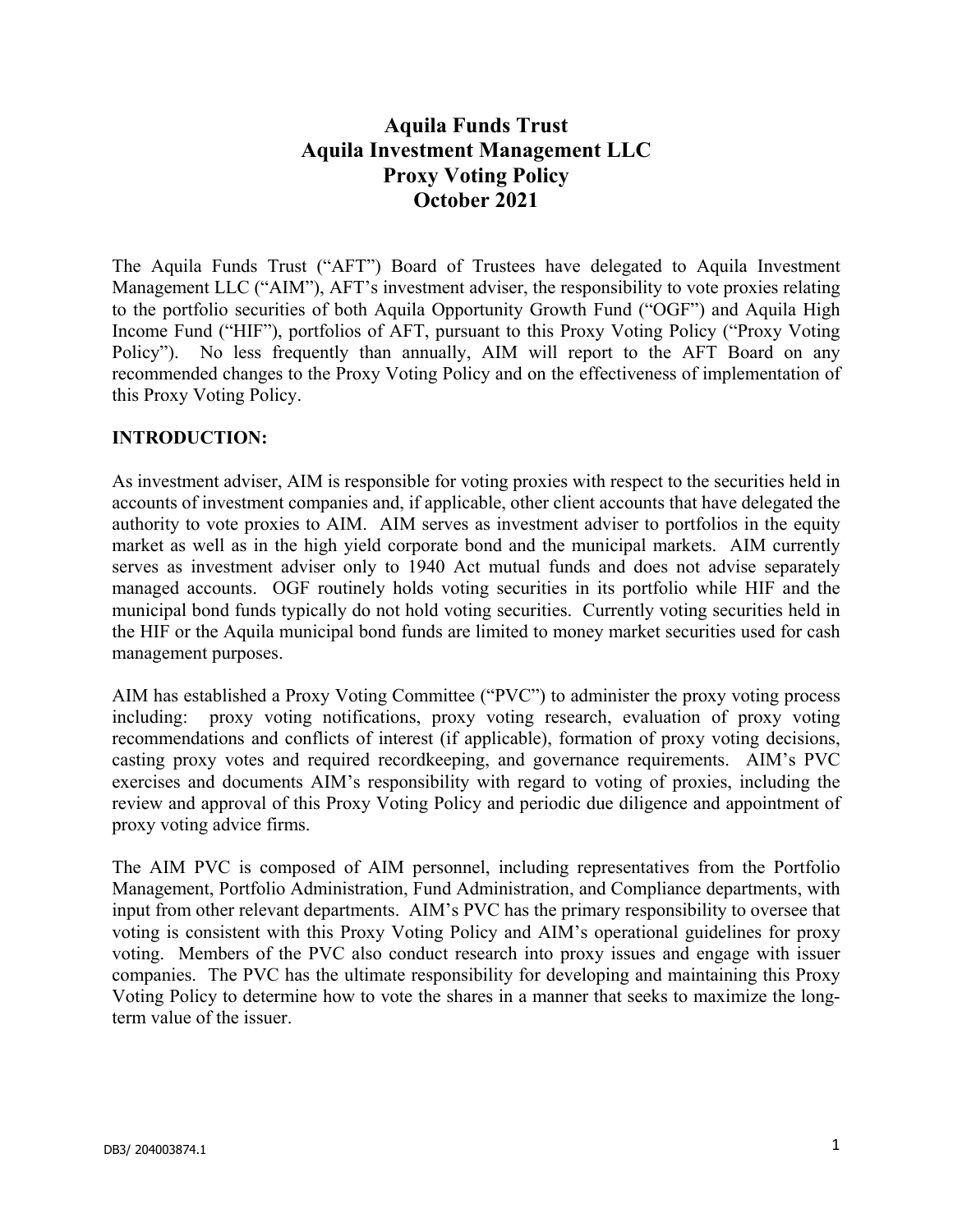#### **PHILOSOPHY:**

AIM is a fiduciary that owes each of its clients and, in the case of a Fund, the Fund's shareholders (collectively, the "client(s)"), the duties of care and loyalty with respect to all services undertaken on the client's behalf, including voting proxies for securities held by clients. When AIM has been delegated proxy voting authority for a client, the duty of care requires AIM to monitor corporate events and to vote the proxies. To satisfy its duty of loyalty, AIM must place the client's interests ahead of its own and must cast proxy votes in a manner consistent with the best interest of Fund shareholders. It is AIM's policy to vote proxies presented to AIM in a timely manner in accordance with these principles.

AIM's sole concern in voting proxies is the economic effect of the proposal on the value of portfolio holdings, considering both the short- and long-term impact of the proposal. In many instances, AIM believes that supporting the company's strategy and voting "for" management's proposals builds portfolio value. In other cases, however, proposals set forth by management may have a negative effect on that value, while some shareholder proposals may hold the best prospects for enhancing value.

#### **USE OF PROXY VOTING ADVISORS**:

To assist AIM's PVC in its responsibility for voting proxies and the overall administration of the proxy voting process, AIM has retained Institutional Shareholder Services, Inc. ("ISS") as an expert in the proxy voting and corporate governance area. The services provided by ISS include in-depth research, global issuer analysis, and voting recommendations as well as vote execution, reporting and record keeping. To support AIM's PVC in efficiently executing its votes, ISS, simultaneous with issuing its voting recommendations, also automatically populates votes based either on ISS Guidelines or AIM's custom voting guidelines, except for certain ballot items which AIM's PVC elects to vote manually. AIM's votes are executed just prior to the vote deadline, which allows AIM's PVC the opportunity to incorporate changes in ISS voting recommendations or the receipt of additional information from the company or other parties. ISS has processes in place to notify their clients when a company has indicated it will file or has filed a rebuttal to a proxy advisory firm's voting recommendation. While ISS and AIM must acknowledge the receipt of a rebuttal filing from a company and may, consequently change either the recommendation or the vote, neither party is required to make changes based on the receipt of a rebuttal filing.

#### **PROXY VOTING PRINCIPLES:**

AIM's PVC reviews ISS's proxy voting guidelines ("ISS Guidelines") and evaluates them in light of the long-term best interests of shareholders. AIM's PVC generally utilizes ISS's guidelines to vote. However, AIM may create custom voting guidelines where its view does not align with ISS guidelines. Furthermore, the AIM PVC may vote differently than ISS's Guidelines suggest, to the extent they believe it is in the best interest of Fund shareholders. In addition, there may be instances where AIM may determine that voting is not in the best interests of Fund shareholders (typically due to costs or to trading restrictions) and will refrain from submitting votes.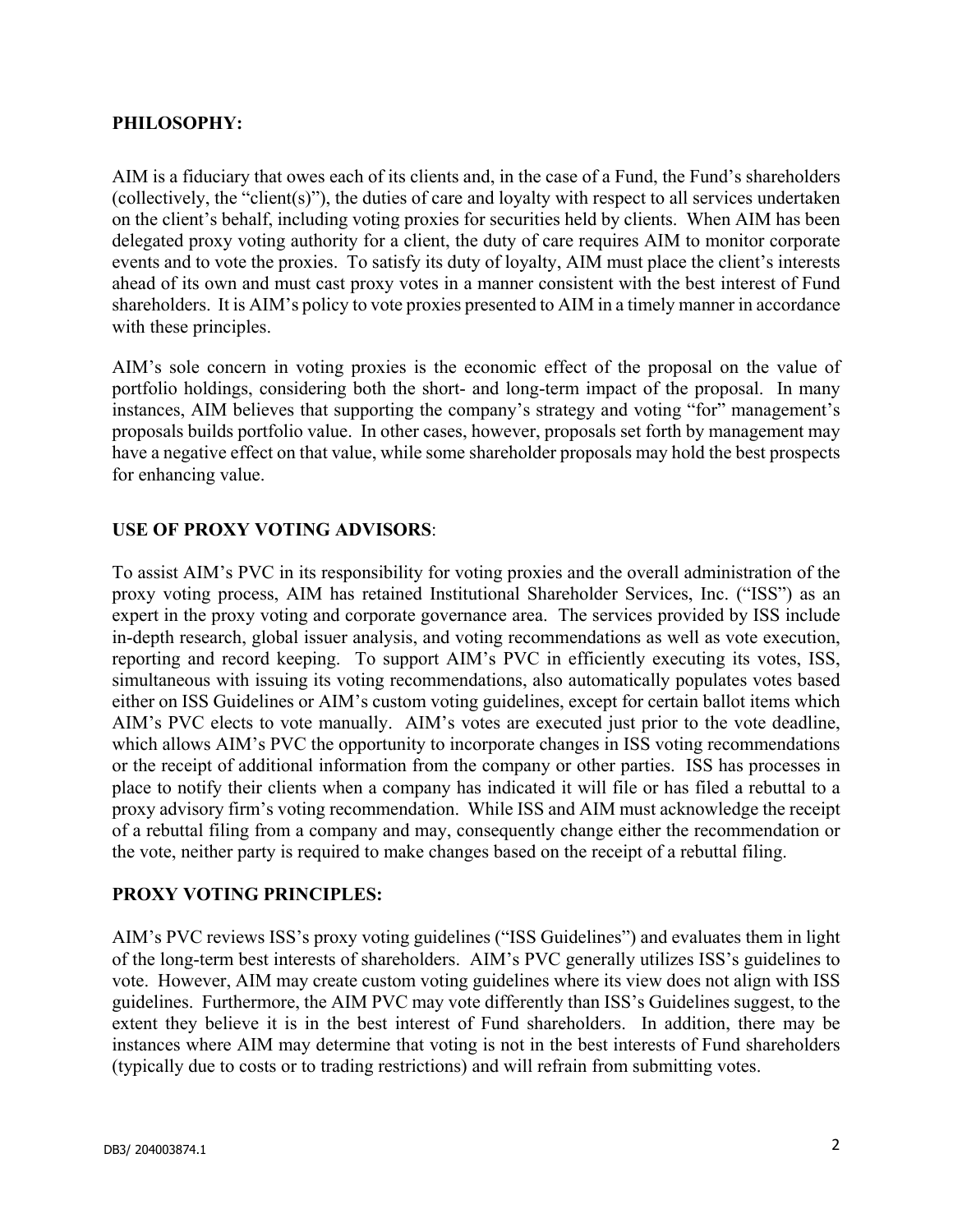AIM seeks to appropriately manage risk by encouraging transparency and focusing on those corporate governance structures that will help protect or promote shareholder value. Just as the investors in the OGF generally have a long-term investment horizon, AIM takes a long-term, measured approach to investment stewardship and the proxy voting process.

In general, AIM believes corporate directors, as the elected representatives of all shareholders, are best positioned to oversee the management of their companies. Accordingly, AIM's PVC typically supports a board of directors' and management's recommendations on proxy matters. In addition, AIM's PVC generally will vote proxies in a manner consistent with the proxy voting recommendations of ISS. However, AIM's PVC does not follow these recommendations (management recommendations and/or ISS recommendations) when it believes doing so would not be in the best interests of Fund shareholders.

It should be noted that the proxy voting guidelines summarized below are only guidelines, not rules, and AIM's PVC reserves the right in all cases to vote contrary to ISS guidelines where doing so is determined to represent the best economic interests of the respective Fund shareholders.

The following is a summary of AIM's proxy voting principles which are grouped according to types of proposals usually presented to shareholders in proxy statements. Although this summary sets forth AIM's position on a number of topics for which proxies may be issued, it is not meant to include all possible voting events or proxy scenarios.

## **DIRECTORS AND AUDITORS:**

**Directors**: AIM expects boards to be composed of a majority of independent directors and to be responsive to shareholders. AIM also expects directors that serve on a company's nominating, compensation or audit committee to be independent. AIM believes that diversity of background, experience and skills, and personal characteristics (including gender, race, ethnicity and age) meaningfully contribute to a board's ability to make effective decisions on behalf of shareholders. Factors that may result in a vote against one or more directors include:

- The board is not majority independent;
- The board does not have any female directors and has not provided a reasonable explanation for its lack of gender diversity;
- Non-independent directors serve on the nominating, compensation or audit committees;
- Director recently failed to attend at least 75% of meetings or serves on an excessive number of publicly traded company boards;
- Directors approved executive compensation schemes that appear to be misaligned with shareholders' interests; or
- Director recently acted in a manner inconsistent with this Proxy Voting Policy or failed to be responsive to the concerns of shareholders.

**Contested Director Elections:** Directors are sometimes forced to compete against outside nominees proposed by a dissident shareholder (or group of shareholders). AIM's PVC evaluates these situations on a case-by-case basis and votes for the outcome it believes will maximize longterm shareholder value. AIM's PVC considers numerous factors when making its voting decision,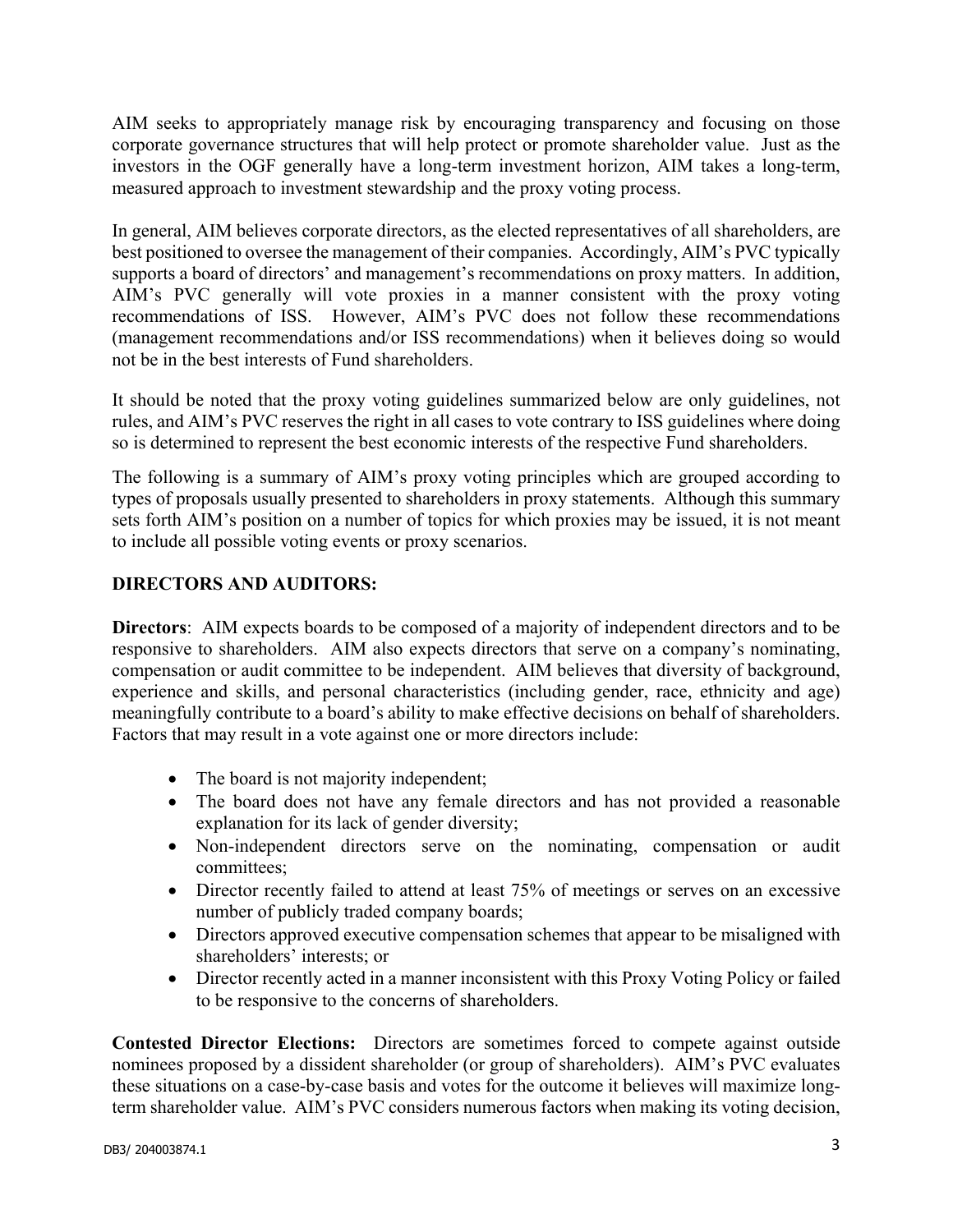including but not limited to, the qualifications of director nominees, long-term company performance compared to peers, and the dissident's and management's strategic plans for driving improvements.

**Auditors:** AIM typically supports the ratification of auditors unless AIM's PVC believes that the auditors' independence may have been compromised. Factors that may result in a vote against the ratification of auditors include:

- Audit-related fees are less than half of the total fees paid by the company to the audit firm;
- A recent material restatement of annual financial statements; or
- A pattern of inaccurate audits or other behavior that may call into question an auditor's effectiveness.

# **BOARD MATTERS:**

**Classified Boards:** AIM's PVC generally defers to management's recommendation for classified board proposals unless AIM's PVC has particular concerns regarding the board's accountability or responsiveness to shareholders. Factors that may result in a vote supporting a shareholder proposal to de-classify a board include:

- The company did not implement a shareholder proposal that was passed by shareholders at two previous shareholder meetings;
- The company nominated directors for election that did not receive a majority of shareholder support at the previous shareholder meeting;
- The company had material financial statement restatements; or,
- The company's board adopted a Shareholder Rights Plan (a defensive tactic used by a company's board to fight a hostile takeover, commonly referred to as a Poison Pill) during the past year and did not submit it to shareholders for approval.

**Majority Voting:** AIM generally supports majority voting proposals when they call for plurality voting standards in contested elections.

AIM typically supports the concept of voting rights being proportional to shareholders' economic stake in the company. Therefore, AIM's PVC will generally not support cumulative voting proposals unless the company has a controlling shareholder or shareholder group and has plurality voting standards.

**Proxy Access**: AIM typically does not support proxy access proposals unless AIM's PVC has particular concerns regarding the board's accountability or responsiveness to shareholders. Factors that may result in a vote supporting proxy access include:

- The company did not implement a shareholder proposal that was passed by shareholders at two previous shareholder meetings;
- The company nominated directors for election that did not receive a majority of shareholder support at the previous shareholder meeting;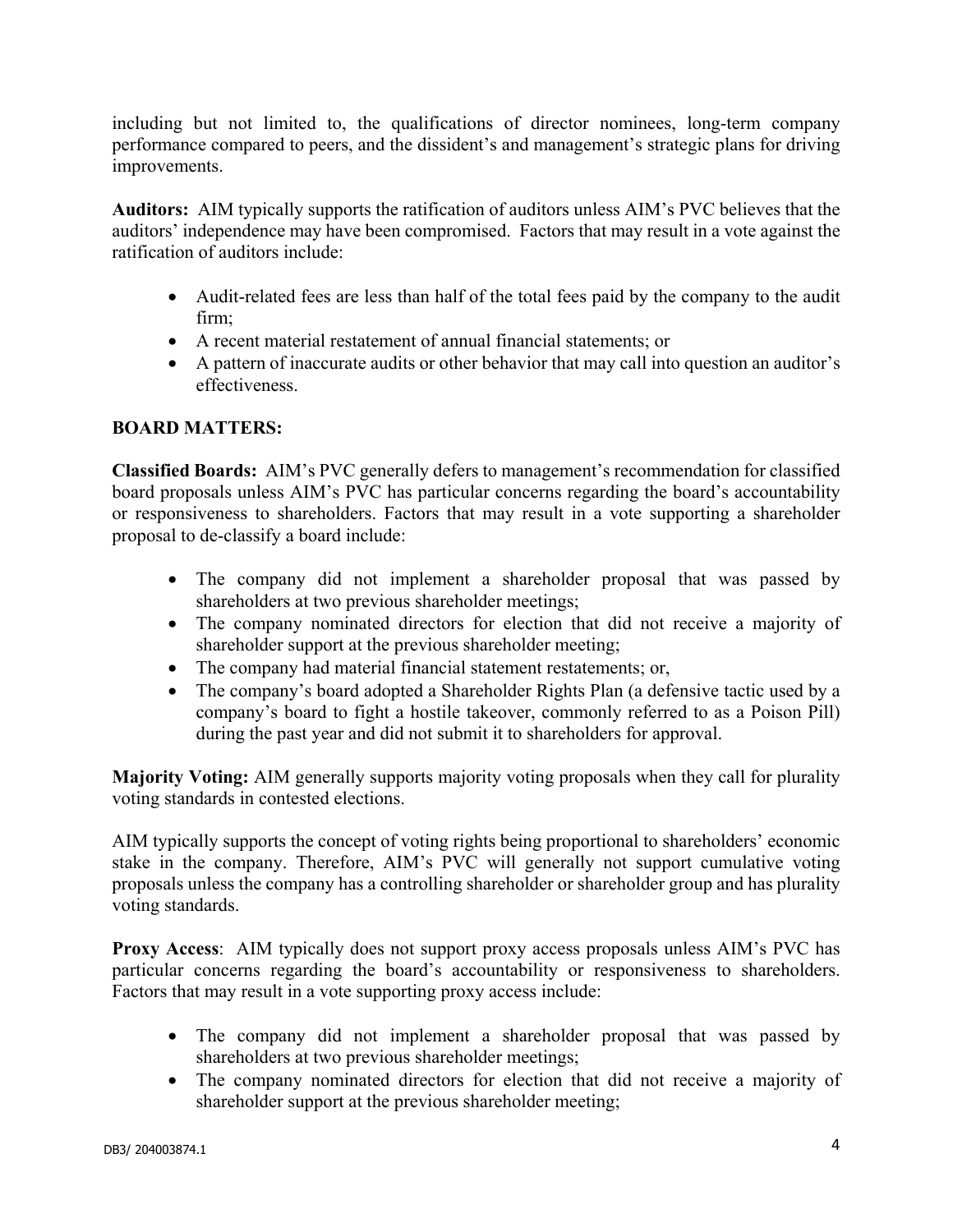- The company had material financial statement restatements; or
- The company's board adopted a Shareholder Rights Plan during the past year and did not submit it to shareholders for approval.

**Independent Chair:** AIM believes that the board is typically best positioned to determine its leadership structure. Therefore, AIM's PVC will typically not support proposals requiring an independent chair unless AIM's PVC has concerns regarding the board's accountability or responsiveness to shareholders. Factors that may result in a vote supporting a shareholder proposal requiring an independent chair include:

- The company did not implement a shareholder proposal that was passed by shareholders at two previous shareholder meetings;
- The company nominated directors for election that did not receive a majority of shareholder support at the previous shareholder meeting;
- The company had material financial statement restatements; or
- The company's board adopted a Shareholder Rights Plan during the past year and did not submit it to shareholders for approval.

## **COMPENSATION:**

**Executive Compensation:** AIM generally supports compensation plans that link pay to shareholder returns and believes that management has the best understanding of the level of compensation needed to attract and retain qualified people. At the same time, stock-related compensation plans have a significant economic impact and a direct effect on the balance sheet. Therefore, while AIM does not want to micromanage a company's compensation programs, AIM may place limits on the potential dilution these plans may impose. AIM generally supports advisory votes on executive compensation when the compensation scheme appears aligned with shareholder economic interests and lacks problematic features. Factors that may result in a vote against a company's Executive Compensation proposals include:

- Executive compensation is out of line with industry peers considering the company's performance over time;
- Executive compensation plan includes significant guaranteed bonuses or has a low amount of compensation at risk; or
- Executive compensation plan offers excessive one-time payments, perquisites, taxgross up provisions, or golden parachutes.

**Equity Compensation Plans:** AIM generally supports stock-based compensation plans when they do not overly dilute shareholders by providing participants with excessive awards and lack problematic features. Factors that may result in a vote against Equity Compensation Plans include:

- Plan's total potential dilution appears excessive;
- Plan's burn rate appears excessive compared to industry peers;
- Plan allows for the re-pricing of options without shareholder approval; or
- Plan has an evergreen feature.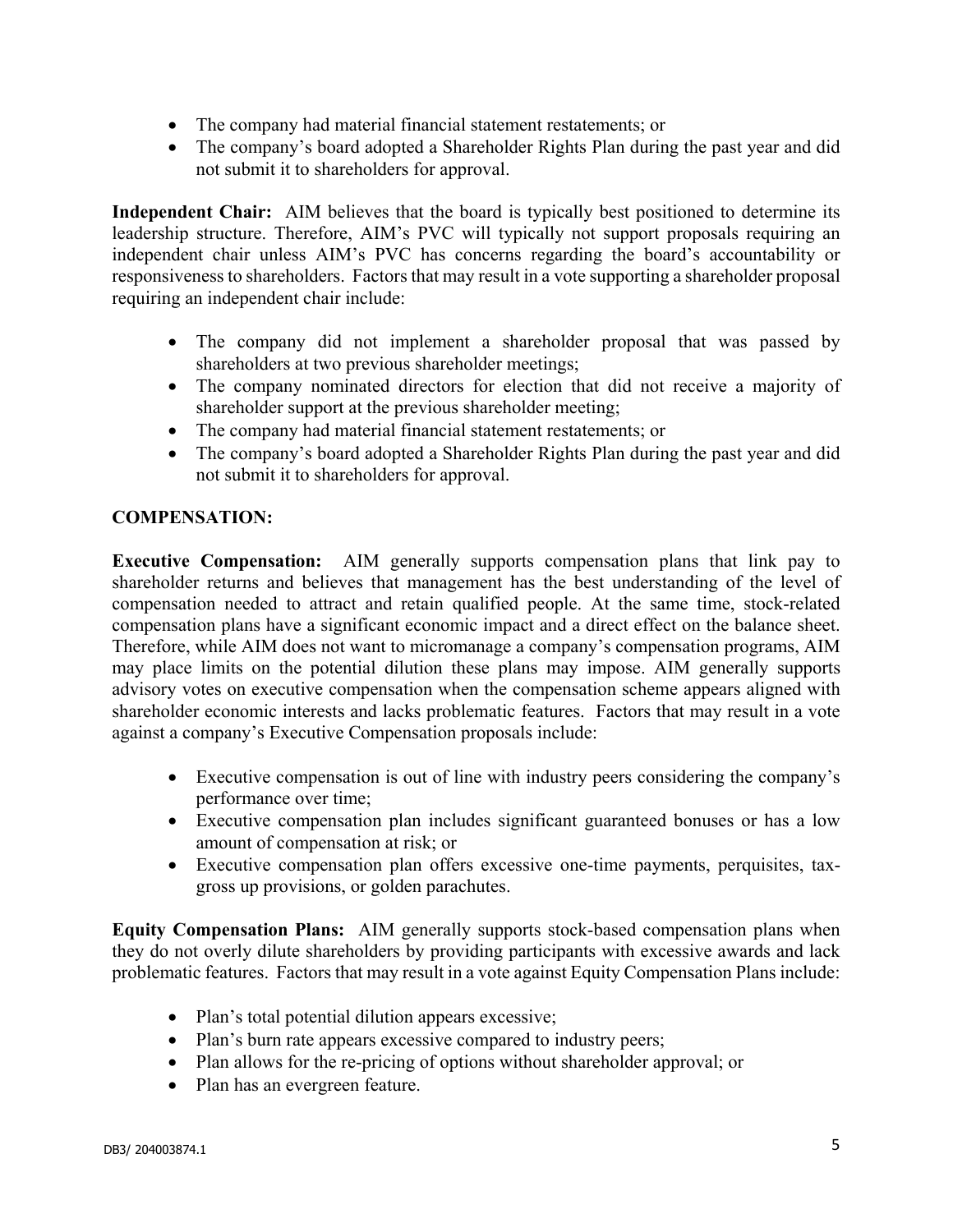#### **OTHER VOTING MATTERS:**

**Changes in Capital Structure:** Changes in a company's corporate charter, articles of incorporation or by-laws are often technical and administrative in nature. Absent a compelling reason to the contrary, AIM's PVC will generally cast its vote in accordance with management's recommendation on such proposals. However, AIM's PVC will review and analyze on a caseby-case basis any non-routine proposals that are likely to affect the structure and operation of a company or that might have a material economic impact on the company. AIM's PVC will generally vote on the issues impacting a company's capital structure on a case-by-case basis, including:

- Mergers and acquisitions;
- Corporate restructurings, including spin-offs, liquidations, asset sales, joint ventures, and conversions to holding companies;
- Debt restructurings;
- Conversion of securities;
- Issuance of shares to facilitate a merger;
- Private placements, warrants, and convertible debentures; and,
- Proposals requiring management to inform shareholders of merger opportunities

AIM believes that proxy votes are an extension of the investment decision-making process. To assess shareholder value associated with the proposed restructuring, AIM's PVC will analyze such proposals on a case-by-case basis, weighing heavily on the views of the research analysts covering the company and the investment professionals managing the portfolio.

**Investment Companies:** The AFT portfolios may invest in shares of registered investment companies (including open-end and exchange-traded funds). The non-corporate structure of these investments raises several unique proxy voting issues.

AIM's PVC will vote for:

- Establishment of new classes or series of shares; and,
- Establishment of a master-feeder structure.

AIM 's PVC will vote on a case-by-case basis on:

- Changes in investment policy -- AIM's PVC will normally support changes that do not affect the investment objective or overall risk level of the fund;
- Approval of new or amended advisory contracts;
- Changes from closed-end to open-end format;
- Election of a greater number of independent directors; and,
- Disposition of assets, termination, liquidation, or mergers.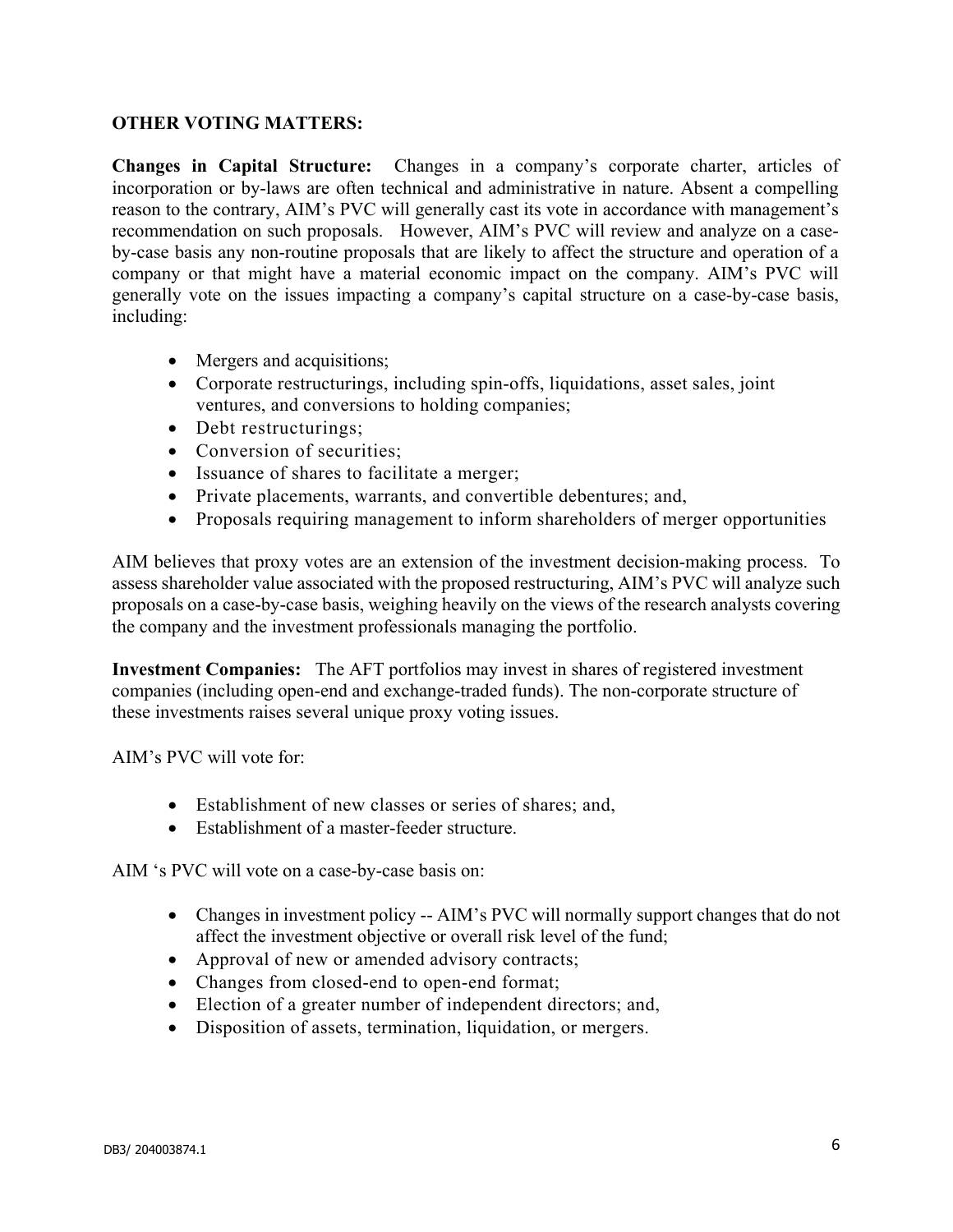**Environmental and Social Issues:** AIM believes that environmental and social issues may influence corporate performance and economic return. By analyzing all of a company's risks and opportunities, AIM's PVC can better assess its intrinsic value and long-term economic prospects.

When evaluating proxy proposals relating to environmental or social issues, decisions are made on a case-by-case basis. AIM's PVC considers each of these proposals based on the impact to the company's shareholders and economic return, the specific circumstances at each individual company, any potentially adverse economic concerns, and the current policies and practices of the company.

AIM supports proposals where we believe the proposal, if implemented, would improve the prospects for the long-term success of the business and would provide value to the company and its shareholders. AIM's PVC may abstain or vote no on shareholder proposals with regard to environmental and social issues in cases where we believe the proposal, if implemented, would not be in the economic interests of the company, or where implementing the proposal would constrain management flexibility or would be unduly difficult, burdensome or costly. AIM's PVC may also abstain from voting on environmental or social proposals that do not have a readily determinable financial impact on shareholder value.

**Conflicts of Interest:** AIM recognizes that in certain circumstances a conflict of interest may arise when it votes a proxy.

A conflict of interest occurs when an Adviser's interests interfere, or appear to interfere, with the interests of Fund shareholders.

A conflict may be actual or perceived and may exist, for example, when the matter to be voted on concerns:

- An affiliate of the Adviser; or,
- A person with whom the Adviser (or any of its affiliates) has an existing, material contract or business relationships.

Any member of the PVC and any other individual involved in the proxy voting process with knowledge of any apparent or actual conflict of interest must disclose such conflict to the PVC Chair and the Chief Compliance Officer of the Adviser and the Funds. If any individual is lobbied or pressured with respect to any voting decision, he or she should contact a member of the PVC or AIM's Chief Compliance Officer.

The PVC will review each item referred to AIM by the proxy voting service to determine whether an actual or potential conflict of interest exists in connection with the proposal(s) to be voted upon.

If the PVC perceives a material conflict of interest, the PVC will take such actions (in good faith and in consultation with Fund counsel) that would protect the interests of Fund shareholders.

For each referral item, the determination regarding the presence or absence of any actual or potential conflict of interest will be documented in a Conflicts of Interest Report prepared by the PVC Chair.